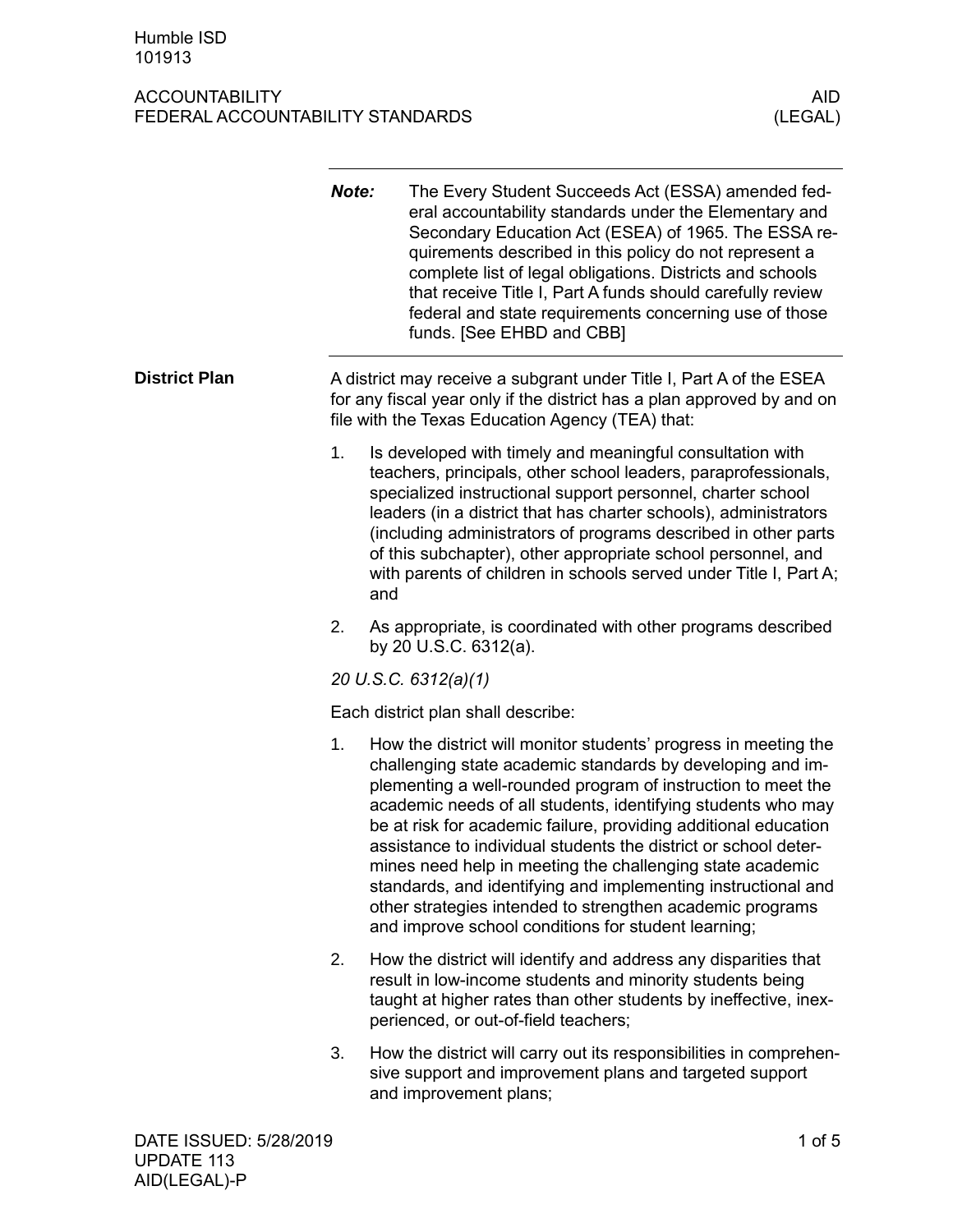#### ACCOUNTABILITY AID FEDERAL ACCOUNTABILITY STANDARDS (LEGAL)

- 4. Poverty criteria to select eligible school attendance areas;
- 5. The nature of the programs to be conducted by the district's schools under 20 U.S.C. 6314 and 6315 (schoolwide programs and targeted assistance schools), and where appropriate, educational services outside such schools for children living in local institutions for neglected or delinquent children, and for neglected or delinquent children in community dayschool programs;
- 6. The services the district will provide for homeless children and youths;
- 7. The strategy the district will use to implement effective parent and family engagement;
- 8. How the district will support, coordinate, and integrate services provided under Title I, Part A with early childhood education programs at the district or individual school level, including plans for the transition of participants in such programs to local elementary school programs, if applicable;
- 9. How teachers and school leaders, in consultation with parents, administrators, paraprofessionals, and specialized instructional support personnel, in schools operating a targeted assistance school program under 20 U.S.C. 6315, will identify the children most in need of services;
- 10. How the district will implement strategies to facilitate effective transition for students from middle grades to high school and from high school to postsecondary education;
- 11. How the district will support efforts to reduce the overuse of discipline practices that remove students from the classroom, which may include identifying and supporting schools with high rates of discipline, disaggregated by each of the subgroups of students as defined in 20 U.S.C. 6311(c)(2);
- 12. How the district will support programs that coordinate and integrate academic and career and technical education and work-based learning opportunities, if appropriate; and
- 13. Any other information on how the district proposes to use funds to meet the purposes of Part A and that the district determines appropriate to provide, which may include how the district will assist schools in identifying and serving gifted and talented students and assist schools in developing effective school library programs.

*20 U.S.C. 6312(b)*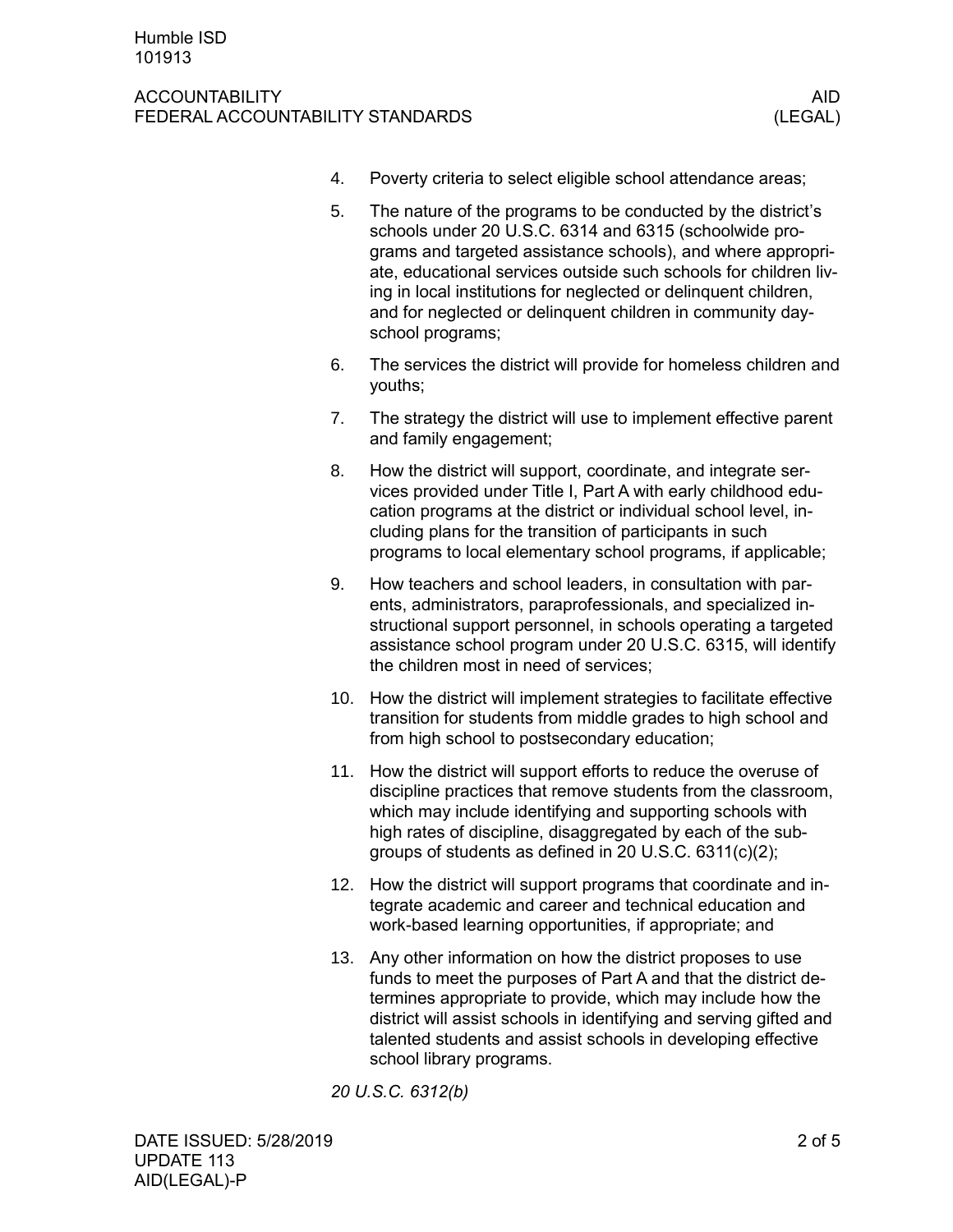#### ACCOUNTABILITY AID FEDERAL ACCOUNTABILITY STANDARDS (LEGAL)

Each district plan shall provide assurances that the district will:

- 1. Ensure that migratory and formerly migratory children who are eligible to receive services under Part A are selected to receive such services on the same basis as other children who are selected to receive services under Part A;
- 2. Provide services to eligible children attending private elementary schools and secondary schools in accordance with 20 U.S.C. 6320, and timely and meaningful consultation with private school officials regarding such services [see EHBD];
- 3. Participate, if selected, in the National Assessment of Educational Progress (NAEP) in reading and mathematics in grades 4 and 8;
- 4. Coordinate and integrate services under Part A with other educational services at the district or school level, such as services for children with disabilities, migratory children, American Indian children, and homeless children and youth, in order to increase program effectiveness, eliminate duplication, and reduce fragmentation of the instructional program;
- 5. Collaborate with the state or local child welfare agency to:
	- a. Designate a point of contact if the child welfare agency notifies the district, in writing, that the agency has designated an employee to serve as point of contact for the district [see FFC]; and
	- b. Develop and implement clear written procedures governing how transportation to maintain foster care children in their schools of origin when in their best interest will be provided, arranged, and funded for the duration of the time in foster care [see CNA and FD];
- 6. Ensure all teachers and paraprofessionals working in a program supported with funds under Part A meet applicable state certification and licensure requirements, including any requirements for certification obtained through alternative routes to certification; and
- 7. Ensure that early childhood education services to low-income children comply with performance standards under the Head Start Act, in cases of districts that choose to use funds under Part A to provide early childhood education services to low income children below the age of compulsory school attendance.

*20 U.S.C. 6312(c)*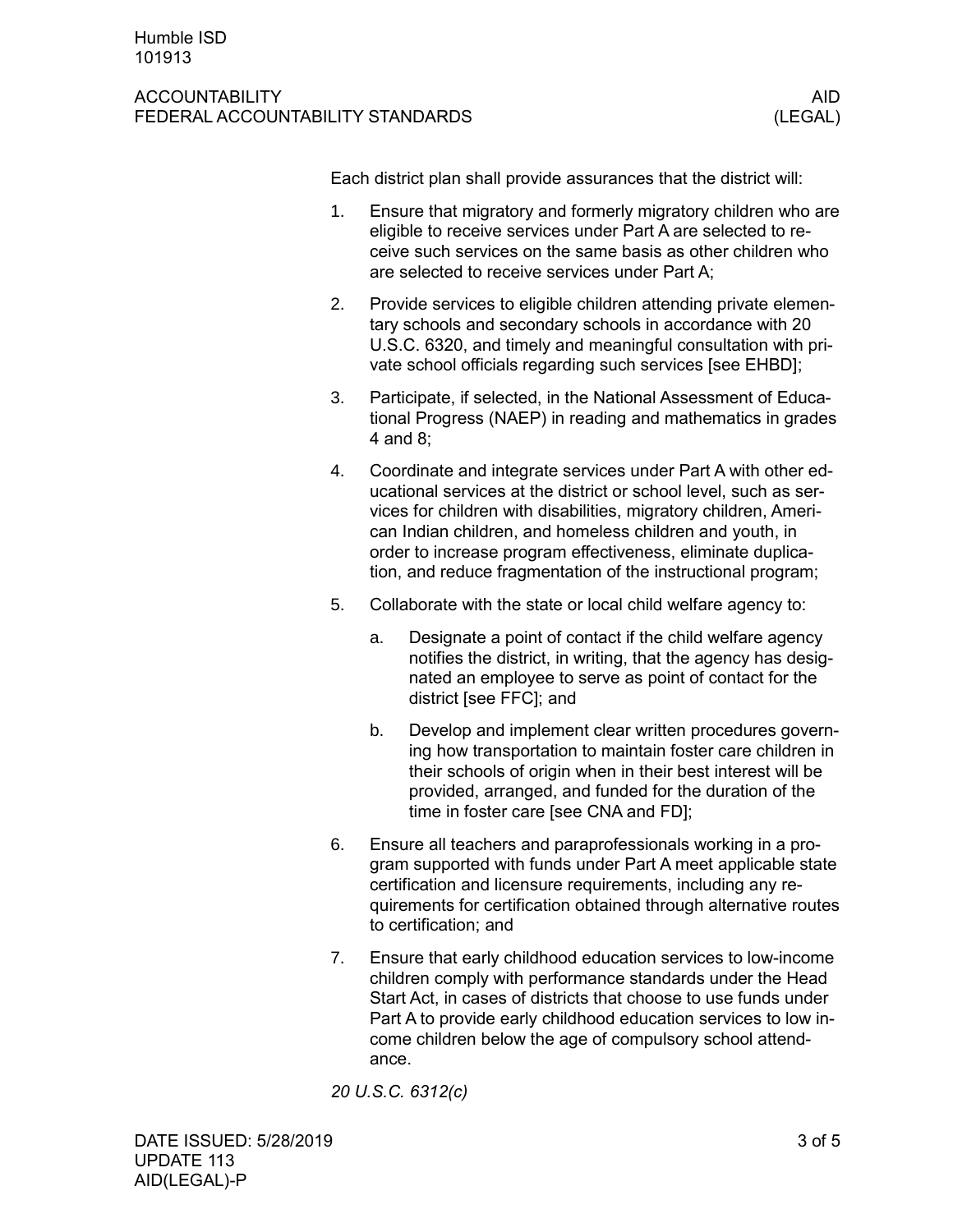### ACCOUNTABILITY<br>FEDERAL ACCOUNTABILITY STANDARDS (LEGAL) FEDERAL ACCOUNTABILITY STANDARDS

| <b>Annual Review</b>                        |    | A district receiving federal funds under Title I, Part A shall periodi-<br>cally review and, as necessary, revise its plan. 20 U.S.C.<br>6312(a)(5)                                                                                                                                                                                                                                                                               |  |  |  |
|---------------------------------------------|----|-----------------------------------------------------------------------------------------------------------------------------------------------------------------------------------------------------------------------------------------------------------------------------------------------------------------------------------------------------------------------------------------------------------------------------------|--|--|--|
| <b>School Support and</b><br>Improvement    |    | At least once every three school years, based on a system of<br>meaningful differentiation as described by 20 U.S.C. 6311 and                                                                                                                                                                                                                                                                                                     |  |  |  |
| Identification of<br>Schools                |    | agency determined methodology, TEA shall identify one statewide<br>category of schools for comprehensive support and improvement.<br>20 U.S.C. 6311(c)(4)(D)(i)                                                                                                                                                                                                                                                                   |  |  |  |
| Comprehensive<br>Support and<br>Improvement |    | TEA shall notify each district of any school that is identified for<br>comprehensive support and improvement.                                                                                                                                                                                                                                                                                                                     |  |  |  |
|                                             |    | Upon receiving notification, the district shall, for each identified<br>school and in partnership with stakeholders (including principals<br>and other school leaders, teachers, and parents), locally develop<br>and implement a comprehensive support and improvement plan for<br>the school to improve student outcomes that:                                                                                                  |  |  |  |
|                                             | 1. | Is informed by all indicators described in the accountability<br>system including student performance against state-deter-<br>mined long-term goals;                                                                                                                                                                                                                                                                              |  |  |  |
|                                             | 2. | Includes evidence-based interventions;                                                                                                                                                                                                                                                                                                                                                                                            |  |  |  |
|                                             | 3. | Is based on a school-level needs assessment;                                                                                                                                                                                                                                                                                                                                                                                      |  |  |  |
|                                             | 4. | Identifies resource inequities, which may include a review of<br>district- and school-level budgeting, to be addressed through<br>implementation of such comprehensive support and improve-<br>ment plan;                                                                                                                                                                                                                         |  |  |  |
|                                             | 5. | Is approved by the school, district, and TEA; and                                                                                                                                                                                                                                                                                                                                                                                 |  |  |  |
|                                             | 6. | Is monitored and periodically reviewed by TEA, upon approval<br>and implementation.                                                                                                                                                                                                                                                                                                                                               |  |  |  |
|                                             |    | 20 U.S.C. 6311(d)(1)                                                                                                                                                                                                                                                                                                                                                                                                              |  |  |  |
| Option to<br>Transfer                       |    | A district may provide all students enrolled in a school identified by<br>TEA for comprehensive support and improvement with the option<br>to transfer to another public school served by the district. [See<br>FDB] 20 U.S.C. 6311(d)(1)(D)                                                                                                                                                                                      |  |  |  |
| <b>Targeted Support</b><br>and Improvement  |    | TEA shall notify each district of any school served by the district in<br>which any subgroup of students is consistently underperforming as<br>described by the indicators in the state's accountability system.<br>TEA will also ensure the district provides notification to such school<br>with respect to which subgroup or subgroups of students are con-<br>sistently underperforming in the state's accountability system. |  |  |  |